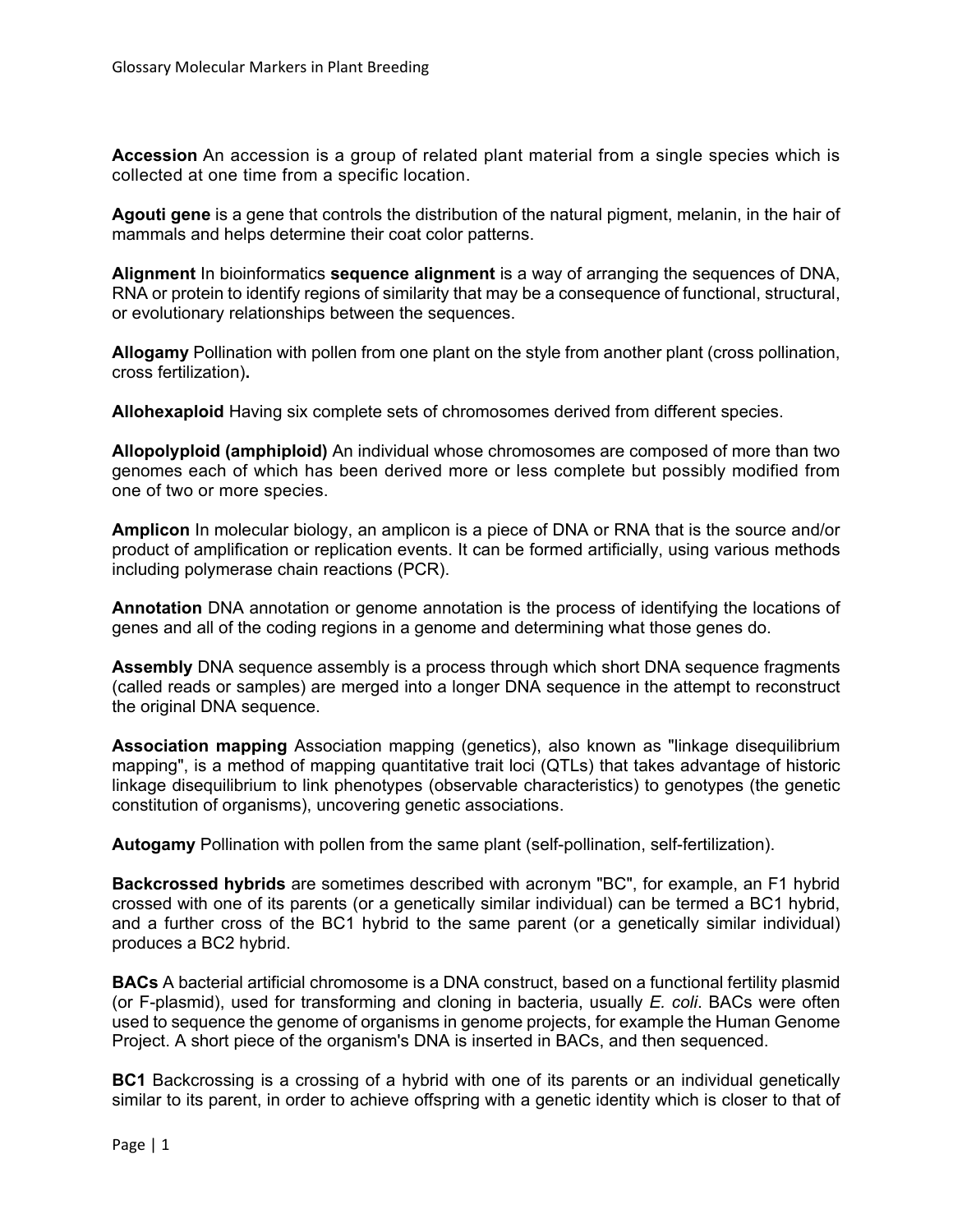the parent. It is used in horticulture, animal breeding and in production of [gene knockout](https://en.wikipedia.org/wiki/Gene_knockout) organisms.

**BLAST** finds regions of similarity between biological sequences. The program compares nucleotide or protein sequences to sequence databases and calculates the statistical significance.

**Botrytis cinerea** is a necrotrophic fungus that affects many plant species, although its most notable hosts may be wine grapes.

**Breeders Rights (Plant Variety Rights)** Plant breeders' rights (PBR), also known as plant variety rights (PVR), are rights granted to the [breeder](https://en.wikipedia.org/wiki/Plant_breeding) of a new [variety](https://en.wikipedia.org/wiki/Plant_variety_(law)) of plant that give the breeder [exclusive control](https://en.wikipedia.org/wiki/Exclusive_right) over the propagating material (including [seed,](https://en.wikipedia.org/wiki/Seed) cuttings, divisions, tissue culture) and harvested material (cut flowers, fruit, foliage) of a new variety for a number of years.

**Cas9** (CRISPR associated protein 9) is an [RNA-](https://en.wikipedia.org/wiki/RNA)guided [DNA](https://en.wikipedia.org/wiki/DNA) [endonuclease](https://en.wikipedia.org/wiki/Endonuclease) [enzyme](https://en.wikipedia.org/wiki/Enzyme) associated with the [CRISPR](https://en.wikipedia.org/wiki/CRISPR) (Clustered Regularly Interspaced Short Palindromic Repeats) adaptive immunity system in *[Streptococcus pyogenes](https://en.wikipedia.org/wiki/Streptococcus_pyogenes)*, among other bacteria

**Centimorgan is** a map unit used to express the distance between two gene loci on a chromosome. A spacing of one centimorgan indicates a one per cent chance that two genes will be separated by crossing over.

**Chromosome** a threadlike structure of nucleic acids and protein found in the nucleus of most living cells, carrying genetic information in the form of genes.

**Cisgenesis** A product designation for a category of [genetically engineered](https://en.wikipedia.org/wiki/Genetic_engineering) plants. A variety of [classification schemes](https://en.wikipedia.org/wiki/Classification_scheme) have been proposed that order [genetically modified organisms](https://en.wikipedia.org/wiki/Genetically_modified_organism) based on the nature of introduced genotypic changes, rather than the process of genetic engineering.

*Clavibacter michiganensis* **ssp** *michiganensis A*n [aerobic](https://en.wikipedia.org/wiki/Aerobic_organism) non-sporulating [gram-positive](https://en.wikipedia.org/wiki/Gram-positive_bacteria) [plant](https://en.wikipedia.org/wiki/Plant_pathology)  [pathogenic](https://en.wikipedia.org/wiki/Plant_pathology) [actinomycete](https://en.wikipedia.org/wiki/Actinomycetales) that currently constitutes the only species within the genus *Clavibacter*.

**Clonal multiplication** reproduces clones, which contain all the genetic information of the parent tree. The term clone is used to mean a genetically uniform plant material derived from a single individual and propagated exclusively by vegetative means.

**Comparative genomics** A field of biological research in which the genomic features of different organisms are compared.

**Complementary DNA (cDNA)** In [genetics,](https://en.wikipedia.org/wiki/Genetics) **cDNA** is [DNA](https://en.wikipedia.org/wiki/DNA) synthesized from a single-stranded RNA (e.g., messenger RNA [\(mRNA\)](https://en.wikipedia.org/wiki/MRNA) or [microRNA\)](https://en.wikipedia.org/wiki/MicroRNA) template in a reaction catalyzed by the enzyme [reverse transcriptase.](https://en.wikipedia.org/wiki/Reverse_transcriptase)

**Complexity reduction of genome** an efficient method that can be used to simultaneously amplify a set of genetic loci across a genome with high reliability can provide a valuable tool for largescale SNP genotyping studies.

**Contig** a set of gel readings that are related to one another by overlap of their sequences. All gel readings belong to one and only one contig, and each contig contains at least one gel reading. The gel readings in a contig can be summed to form a contiguous consensus sequence and the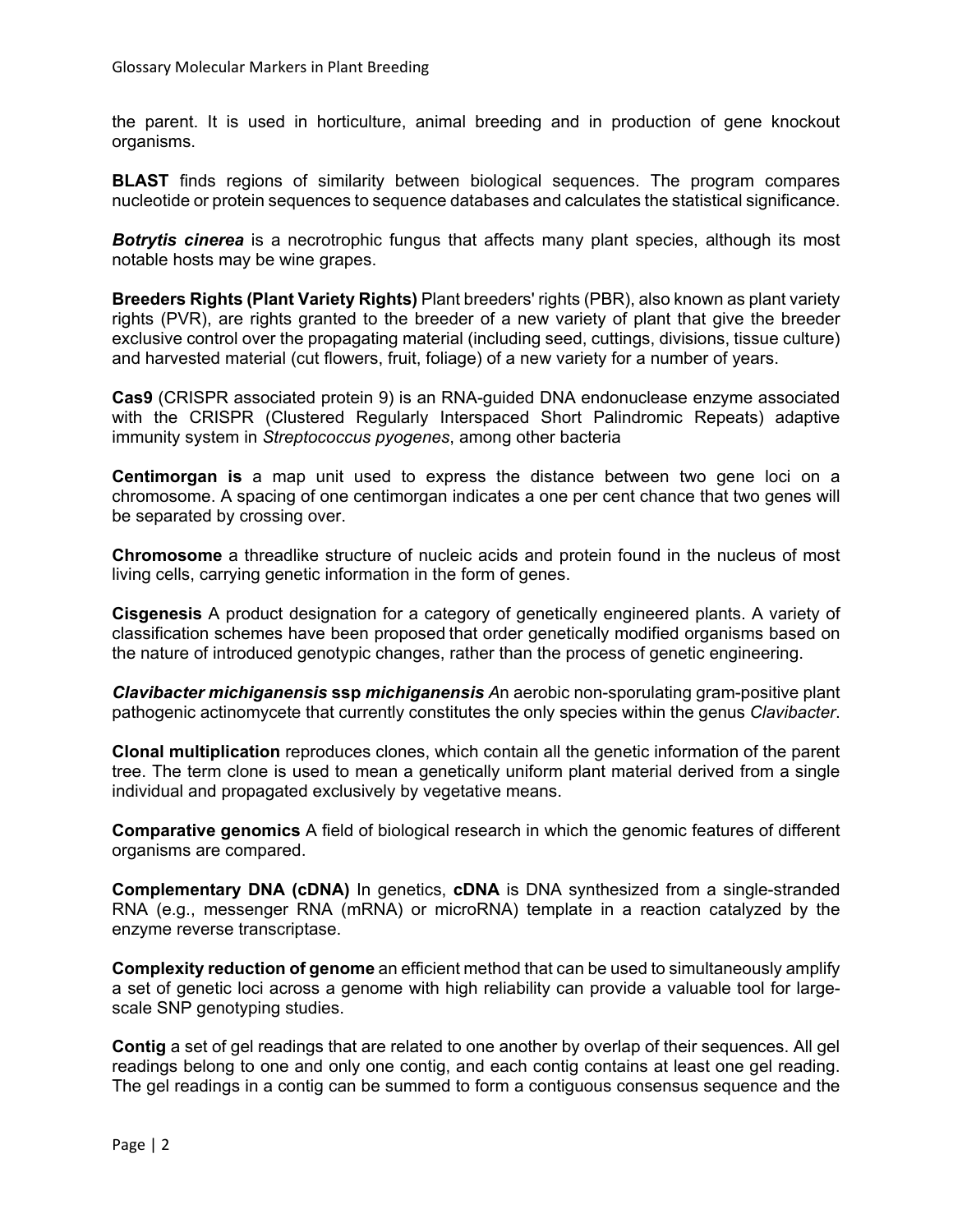length of this sequence is the length of the contig. Contig is also used to refer to a contiguous sequence in a genome assembly.

**CRISPR** (**clustered regularly interspaced short palindromic repeats**) is a family of [DNA](https://en.wikipedia.org/wiki/DNA) sequences found within the [genomes](https://en.wikipedia.org/wiki/Genome) of [prokaryotic](https://en.wikipedia.org/wiki/Prokaryote) organisms such as bacteria and [archaea.](https://en.wikipedia.org/wiki/Archaea)

**De novo sequencing** is the initial generation of the primary genetic sequence of a particular organism.

**Dihaploid plants** are derived from tetraploid crop plants may be important for breeding programs that involve diploid wild relatives of the crops.

**Dioecious** a plant or invertebrate animal having the male and female reproductive organs in separate individuals.

**Diploid** a cell or nucleus containing two complete sets of chromosomes, one from each parent.

**Directed Breeding** Selective breeding (also called artificial selection) is the process by which humans use animal breeding and plant breeding to selectively develop particular phenotypic traits (characteristics) by choosing which typically animal or plant males and females will sexually reproduce and have offspring together.

**DNA methylation** is a process by which [methyl groups](https://en.wikipedia.org/wiki/Methyl_group) are added to the DNA molecule. Methylation can change the activity of a DNA segment without changing the sequence.

**DNA-sequence** is the process of determining the nucleic acid sequence – the order of nucleotides in DNA. It includes any method or technology that is used to determine the order of the four bases: adenine, guanine, cytosine, and thymine.

**Dominant** allele results in the same phenotype whether its paired allele is identical or different.

**Doubled haploids** A doubled haploid (DH) is a genotype formed when haploid cells undergo chromosome doubling. Artificial production of doubled haploids is important in plant breeding.

**Emasculation** (removal of anthers) is generally used to promote cross pollination in plants and avoid self-pollination. This is done to achieve the beneficial variation which are not established due to inbreeding by self-pollination.

**Endophyte(s)** are [endosymbionts](https://en.wikipedia.org/wiki/Endosymbiont), often a [bacterium](https://en.wikipedia.org/wiki/Bacterium) or [fungus,](https://en.wikipedia.org/wiki/Fungus) who lives within a [plant](https://en.wikipedia.org/wiki/Plant) for at least part of its life cycle without causing apparent disease.

**Epialleles** A specific DNA [methylation](https://en.wiktionary.org/wiki/methylation) pattern of a genetic locus.

**Epigenetics** the study of changes in organisms caused by modification of gene expression rather than alteration of the genetic code itself.

**Exon** is any part of a [gene](https://en.wikipedia.org/wiki/Gene) that will encode a part of the final mature [RNA](https://en.wikipedia.org/wiki/RNA) produced by that gene afte[r introns](https://en.wikipedia.org/wiki/Intron) have been removed by [RNA splicing.](https://en.wikipedia.org/wiki/RNA_splicing) The term *exon* refers to both the DNA sequence within a gene and to the corresponding sequence in RNA transcripts.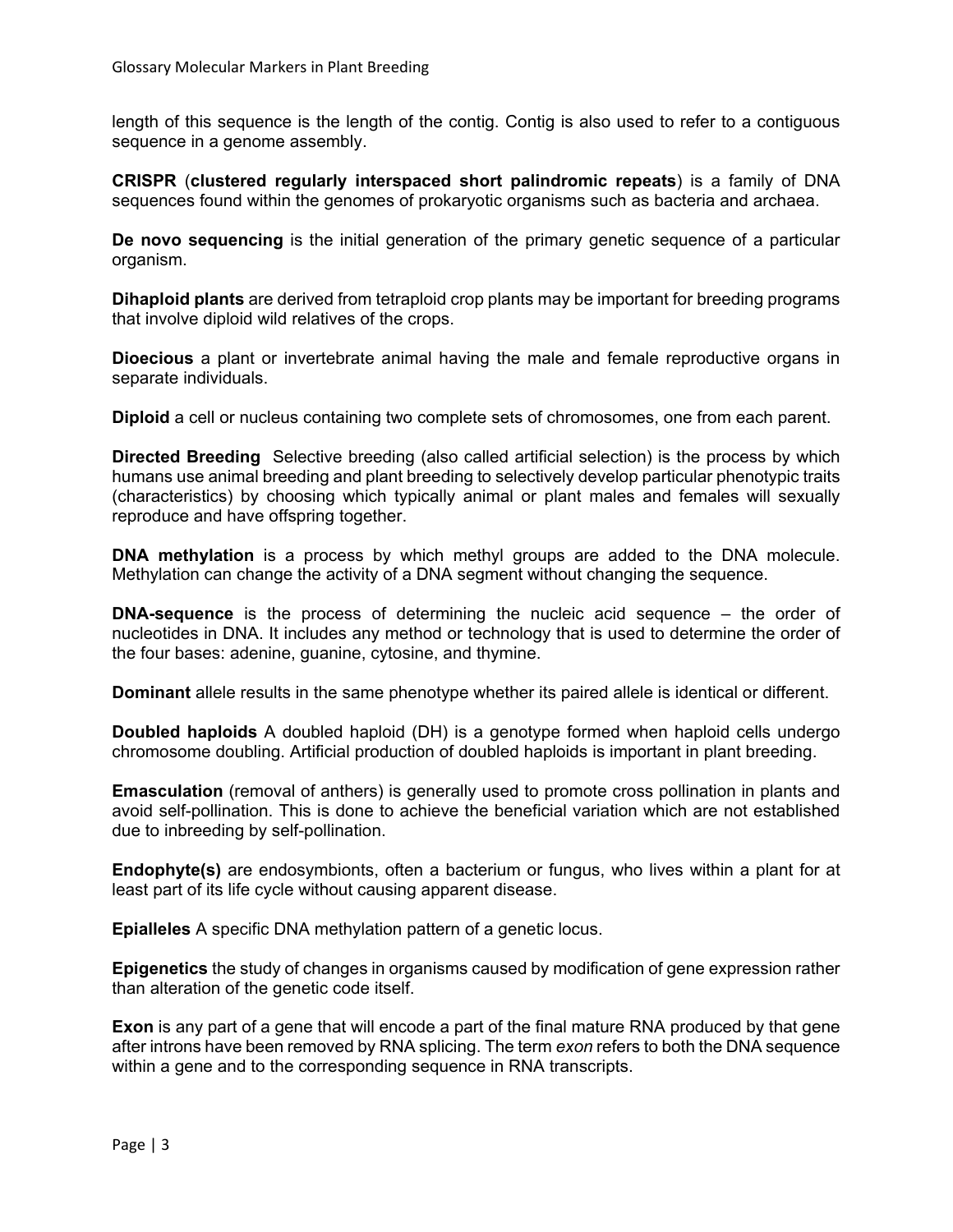**F1 Hybrid** (also known as filial 1 hybrid) is the first filial generation of offspring of distinctly different parental types. F1 hybrids are used in genetics. The term is sometimes written with a subscript, as  $F_1$  hybrid. Subsequent generations are called  $F_2$ ,  $F_3$ , etc.

**fitTetra** is an R package for genotype calling of tetraploid samples based on bi-allelic marker assays such as Illumina GoldenGate, Infinium and KASPar.

**Functional studies** are often used broadly to refer to the many technical approaches to study an organism's genes and proteins, including the "biochemical, cellular, and/or physiological properties of each and every gene product"

**Gametes** are mature haploid male or female germ cells that are able to unite with another of the opposite sex in sexual reproduction to form a zygote.

**Gametophytic self-incompatibility** is a general name for several genetic mechanisms in [angiosperms,](https://en.wikipedia.org/wiki/Angiosperms) which prevent [self-fertilization](https://en.wikipedia.org/wiki/Self-fertilization) and thus encourag[e outcross](https://en.wikipedia.org/wiki/Outcross) and [allogamy.](https://en.wikipedia.org/wiki/Allogamy) It should not be confused with genetically controlled physical or temporal mechanisms that prevent selfpollination

**GC-MS** is an [analytical](https://en.wikipedia.org/wiki/Analytical_chemistry) method that combines the features of [gas-chromatography](https://en.wikipedia.org/wiki/Gas-chromatography) and [mass](https://en.wikipedia.org/wiki/Mass_spectrometry)  [spectrometry](https://en.wikipedia.org/wiki/Mass_spectrometry) to identify different substances within a test sample

**Gene** is a sequence of nucleotides in [DNA](https://en.wikipedia.org/wiki/DNA) or [RNA](https://en.wikipedia.org/wiki/RNA) that [codes](https://en.wikipedia.org/wiki/Genetic_code) for a molecule that has a function.

**Genetic distance** is a measure of the [genetic](https://en.wikipedia.org/wiki/Genetics) divergence between [species](https://en.wikipedia.org/wiki/Species) or between [populations](https://en.wikipedia.org/wiki/Population#genetics) within a species, whether the distance measures time from [common ancestor](https://en.wikipedia.org/wiki/Common_ancestor) or degree of differentiation

**Genetic gain** is the amount of increase in performance that is achieved through artificial genetic improvement programs.

**Genetic map distance (cM)** Recombination between linked genes can be used to map their distance apart on the chromosome. The unit of mapping (1 cM) is defined as a recombinant frequency of 1 percent.

**Genome editing** is the manipulation of the genetic material of a living organism by deleting, replacing, or inserting a DNA sequence, typically with the aim of improving a crop or farmed animal, or correcting a genetic disorder.

**Genomic Breeding** is the development and application of scientific methods, procedures, and technologies that permit direct manipulation of genetic material in order to alter the hereditary traits of a cell, organism, or population.

**Genomic Estimated Breeding Value**, GEBV In animal breeding value is its genetic merit, half of which will be passed on to its progeny. These estimates are called Estimated Breeding Values (EBVs).

**Genomic selection (GS)** is a method to predict the genetic value of selection candidates based on the genomic estimated breeding value (GEBV) predicted from high-density markers positioned throughout the genome.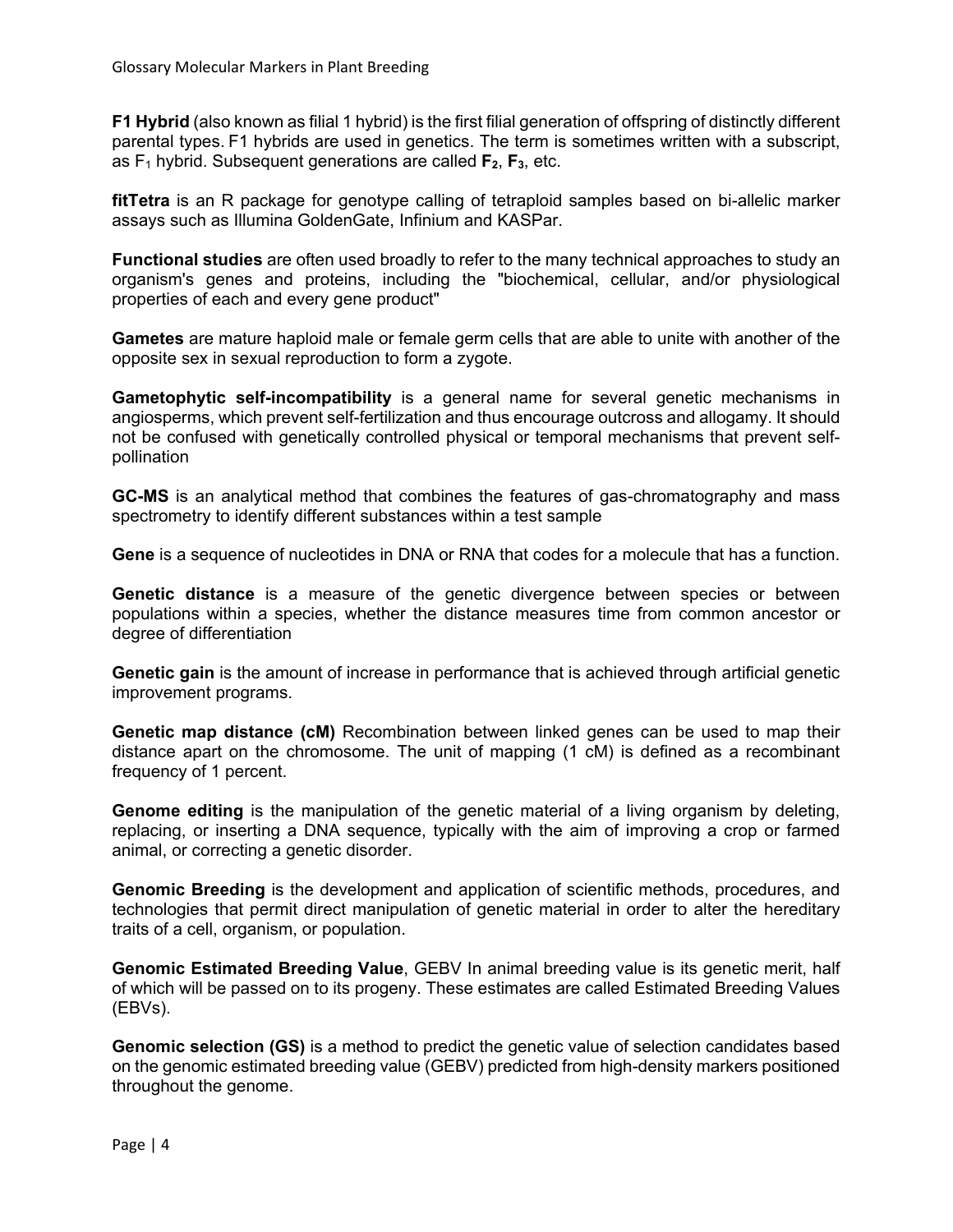**Genomics** is the branch of molecular biology concerned with the structure, function, evolution, and mapping of genomes.

**Genotyping by sequencing** also called GBS, is a method to discover [single nucleotide](https://en.wikipedia.org/wiki/Single-nucleotide_polymorphism)  [polymorphisms](https://en.wikipedia.org/wiki/Single-nucleotide_polymorphism) (SNP) in order to perform [genotyping](https://en.wikipedia.org/wiki/Genotyping) studies, such as genome-wide association studies [\(GWAS\)](https://en.wikipedia.org/wiki/Genome-wide_association_study). GBS uses [restriction enzymes](https://en.wikipedia.org/wiki/Restriction_enzyme) to reduce genome complexity and genotype multiple DNA samples. After digestion, [PCR](https://en.wikipedia.org/wiki/Polymerase_chain_reaction) is performed to increase fragments pool and then GBS libraries are sequenced using next generation sequencing technologies, usually resulting in about 100bp single-end reads.

**Genotyping** is the process of determining differences in the genetic make-up [\(genotype\)](https://en.wikipedia.org/wiki/Genotype) of an individual by examining the individual's [DNA](https://en.wikipedia.org/wiki/DNA) sequence using [biological assays](https://en.wikipedia.org/wiki/Bioassay) and comparing it to another individual's sequence or a reference sequence. It reveals the [alleles](https://en.wikipedia.org/wiki/Allele) an individual has inherited from their parents.

**GFP = Green Fluorescent Protein** is a [protein](https://en.wikipedia.org/wiki/Protein) composed of 238 [amino acid](https://en.wikipedia.org/wiki/Amino_acid) residues (26.9 [kDa\)](https://en.wikipedia.org/wiki/Atomic_mass_unit) that exhibits bright green [fluorescence](https://en.wikipedia.org/wiki/Fluorescence) when exposed to light in the blue to [ultraviolet](https://en.wikipedia.org/wiki/Ultraviolet) range.

**Heterosis** hybrid vigor, or outbreeding enhancement, is the improved or increased function of any biological quality in a [hybrid](https://en.wikipedia.org/wiki/Hybrid_(biology)) offspring.

**Heterozygosity** is the possession of two different alleles of a particular gene or genes by an individual.

**HiSeq** (Illumina) is a powerful high-throughput sequencing system that enables large-scale genomics for a broad range of applications and study sizes.

**Hot spot of recombination** Recombination hotspots are regions in a [genome](https://en.wikipedia.org/wiki/Genome) that exhibit elevated rates of [recombination](https://en.wikipedia.org/wiki/Homologous_recombination) relative to a neutral expectation. The recombination rate within hotspots can be hundreds of times that of the surrounding region. Recombination hotspots result from higher [DNA](https://en.wikipedia.org/wiki/DNA) break formation in these regions.

**Hybrid potato seeds**. Most potato varieties are cultivated from seed potatoes. This means each tuber is a clone of another tuber, which makes them genetically identical. A small portion is available as seed, which is known as a true potato seed (TPS) variety.

**Hybrid purity** Hybrid seeds are developed by the hybridization or crossing of two parent lines that are 'pure lines' produced through inbreeding. By crossing pure lines, a uniform population of F1 hybrid seed can be produced with predictable characteristics. F1 hybrid seeds can be tested on the percentage of unwanted self-pollination or unwanted cross-pollination.

**Hydroponics** the growing of plants in nutrient solutions with or without an inert medium (such as soil) to provide mechanical support.

**Intragenesis** was developed as alternative to transgenesis. Intragenesis implies that plants must only be changed with genetic material derived from the species itself.

**Introgression Lines (IL)** in genetics is the movement of a gene (gene flow) from one species into the gene pool of another by the repeated backcrossing of an interspecific hybrid with one of its parent species. All introgression lines together should represent the whole genome of the donor species.

Page | 5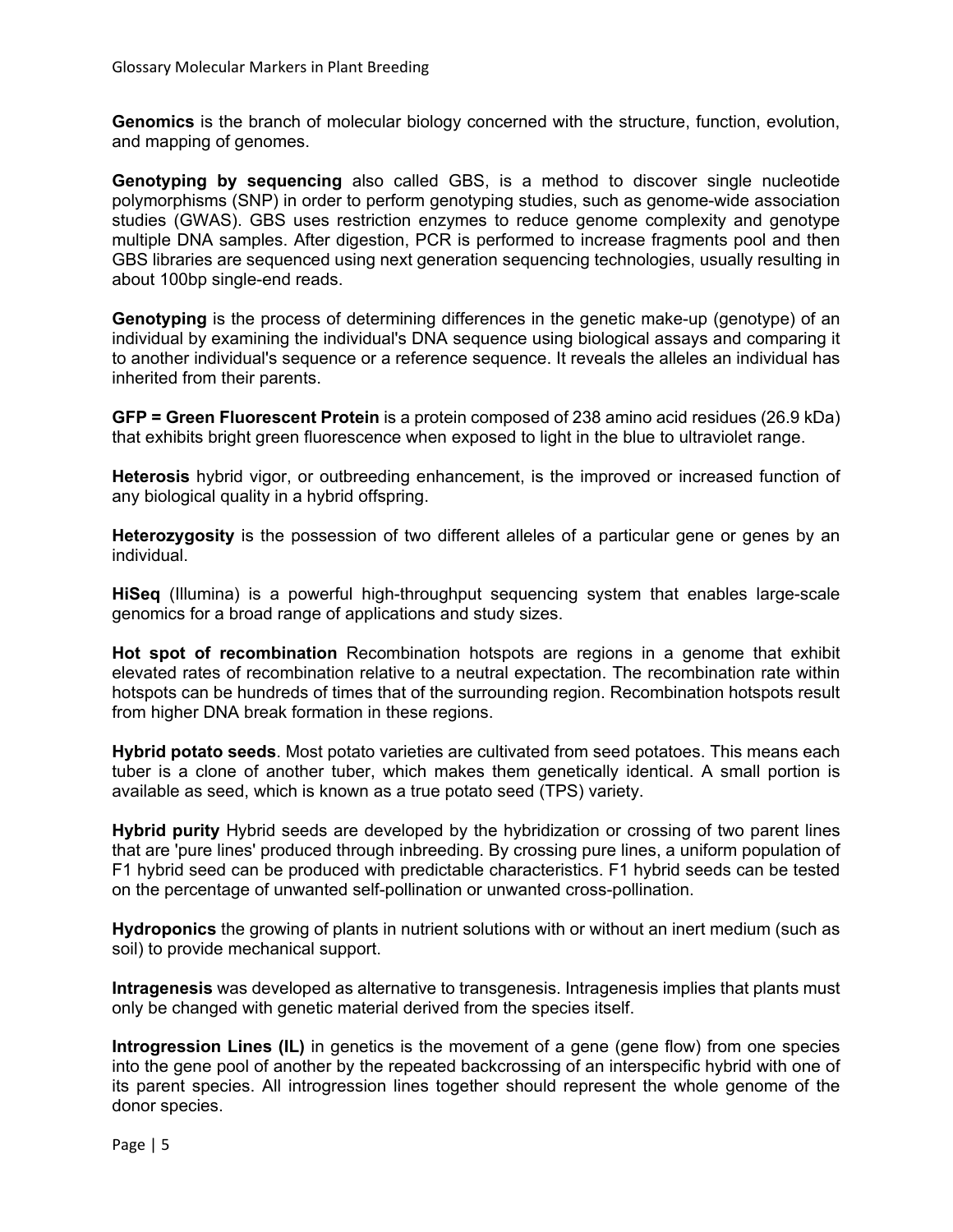**Intron** is any [nucleotide sequence](https://en.wikipedia.org/wiki/Nucleic_acid_sequence) within a [gene](https://en.wikipedia.org/wiki/Gene) that is removed by [RNA splicing](https://en.wikipedia.org/wiki/RNA_splicing) during [maturation](https://en.wikipedia.org/wiki/RNA_processing) of the final RNA product. The word *intron* is derived from the term *intragenic region*, i.e. a region inside a gene.

**Junk DNA** DNA that does not code for a protein, usually occurs in repetitive sequences of nucleotides, and does not seem to serve any useful purpose.

**KASP technology, Kompetitive Allele Specific Polymorphism** is a homogenous, fluorescence-based genotyping variant of polymerase chain reaction. It is based on allele-specific oligo extension and fluorescence resonance energy transfer for signal generation.

**Kruskal Wallis analysis** or one-way ANOVA on ranks is a [non-parametric](https://en.wikipedia.org/wiki/Non-parametric_statistics) method for testing whether samples originate from the same distribution. It is used for comparing two or more independent samples of equal or different sample sizes.

**Linkage analysis** is the coupling of two genes' patterns of inheritance because they are located on the same chromosome.

**Linkage disequilibrium** is the non-random association of [alleles](https://en.wikipedia.org/wiki/Allele) at different [loci](https://en.wikipedia.org/wiki/Locus_(genetics)) in a given population. Loci are said to be in linkage disequilibrium when the frequency of association of their different alleles is higher or lower than what would be expected if the loci were independent and associated randomly.

**Linkage drag** Genetic linkage is the tendency of [DNA sequences](https://en.wikipedia.org/wiki/DNA_sequences) that are close together on a [chromosome](https://en.wikipedia.org/wiki/Chromosome) to be inherited together during the [meiosis](https://en.wikipedia.org/wiki/Meiosis) phase of [sexual reproduction.](https://en.wikipedia.org/wiki/Sexual_reproduction) Two [genetic markers](https://en.wikipedia.org/wiki/Genetic_markers) that are physically near to each other are unlikely to be separated onto different [chromatids](https://en.wikipedia.org/wiki/Chromatids) during [chromosomal crossover,](https://en.wikipedia.org/wiki/Chromosomal_crossover) and are therefore said to be more *linked* than markers that are far apart. In other words, the nearer two [genes](https://en.wikipedia.org/wiki/Genes) are on a chromosome, the lower the chance of [recombination](https://en.wikipedia.org/wiki/Genetic_recombination) between them, and the more likely they are to be inherited together. Markers on different chromosomes are perfectly *unlinked*.

**Linkage map** A linear map of the relative positions of genes along a chromosome. Distances are established by linkage analysis, which determines the frequency at which two gene loci become separated during chromosomal recombination.

**Locus** location(s) on the chromosome (region).

**LOD value** LOD stands for "logarithm of the odds." In genetics, the LOD score is a statistical estimate of whether two genes, or a gene and a disease gene, are likely to be located near each other on a chromosome and are therefore likely to be inherited. A LOD score of 3 or higher is generally understood to mean that two genes are located close to each other on the chromosome. In terms of significance, a LOD score of 3 means the odds are a thousand to one that the two genes are linked, and therefore inherited together.

**Markers** A genetic marker is a gene or DNA sequence with a known location on a chromosome that can be used to identify individuals or species. It can be described as a variation (which may arise due to mutation or alteration in the genomic loci) that can be observed.

**MAS** refers to the use of DNA markers that are tightly-linked to target loci as a substitute for or to assist phenotypic screening.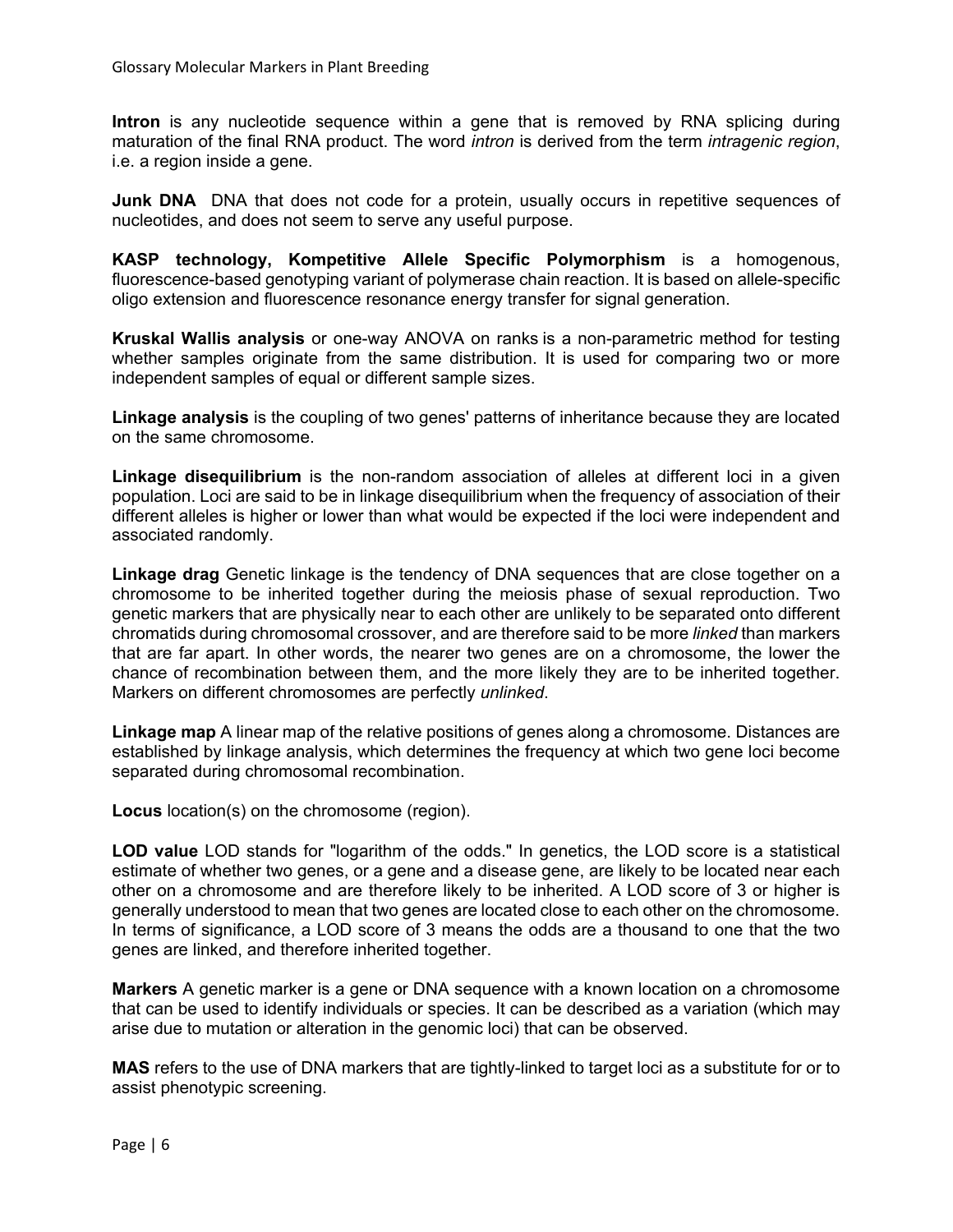**Meiosis** a type of cell division that results in four daughter cells each with half the number of chromosomes of the parent cell, as in the production of gametes and plant spores.

**Metabolite** a substance formed in or necessary for metabolism.

**Metabolomics** the scientific study of the set of metabolites present within an organism, cell, or tissue.

**Methylation (DNA methylation)** is the main way [gene](https://simple.wikipedia.org/wiki/Gene) activity is adjusted during life, especially during early development. It is a process by which [methyl](https://simple.wikipedia.org/wiki/Methyl) groups are added to DNA. This suppresses gene [transcription.](https://simple.wikipedia.org/wiki/Transcription_(genetics)) Two of DNA's four [nucleotides,](https://simple.wikipedia.org/wiki/Nucleotide) [cytosine](https://simple.wikipedia.org/wiki/Cytosine) and [adenine,](https://simple.wikipedia.org/wiki/Adenine) can be methylated.

**Monoecious** A monoecious plant is a plant where both the male and female reproductive systems exist on the same plant.

**Multiple allelism** Three or more alternative forms of a gene (alleles) that can occupy the same locus. However, only two of the alleles can be present in a single diploid organism.

**Mutation breeding** sometimes referred to as "variation breeding", is the process of exposing seeds to chemicals or radiation in order to generate mutants with desirable traits to be bred with other cultivars. Plants created using mutagenesis are sometimes called mutagenic plants or mutagenic seeds.

**Nanopore sequencing** is a third generation approach used in the sequencing of biopolymersspecifically, polynucleotides in the form of DNA or RNA. Using nanopore sequencing, a single molecule of DNA or RNA can be sequenced without the need for PCR amplification or chemical labeling of the sample.

*Next generation* **sequencing** refers to non-Sanger-based high-throughput DNA sequencing technologies. Millions or billions of DNA strands can be sequenced in parallel, yielding substantially more throughput and minimizing the need for the fragment-cloning methods that are often used in Sanger sequencing of genomes.

**Nitrogen use efficiency** (NUE): the efficiency with which soil nitrate-N is converted into grain N. The nitrate-N comes from fertiliser, crop residues, manures, and soil organic matter, but it is the efficiency of conversion of fertiliser into grain that is generally of greatest concern to growers.

**PacBio** Sequencing with long-read sequencing, enabled by Single Molecule, Real-Time (SMRT) Sequencing.

**Parthenocarpy** is the development of the ovary into a seedless fruit.

**PCR Polymerase chain reaction** is a method widely used in [molecular biology](https://en.wikipedia.org/wiki/Molecular_biology) to make many copies of a specific [DNA](https://en.wikipedia.org/wiki/DNA) segment. Using PCR, a single copy (or more) of a [DNA sequence](https://en.wikipedia.org/wiki/DNA_sequence) is exponentially [amplified](https://en.wikipedia.org/wiki/Amplification_(molecular_biology)) to generate thousands to millions of more copies of that particular DNA segment.

**Phenomics** is an area of biology concerned with the measurement of phenomes (a phenome is the set of physical and biochemical traits belonging to a given organism) as they change in response to genetic mutation and environmental influences.

Page | 7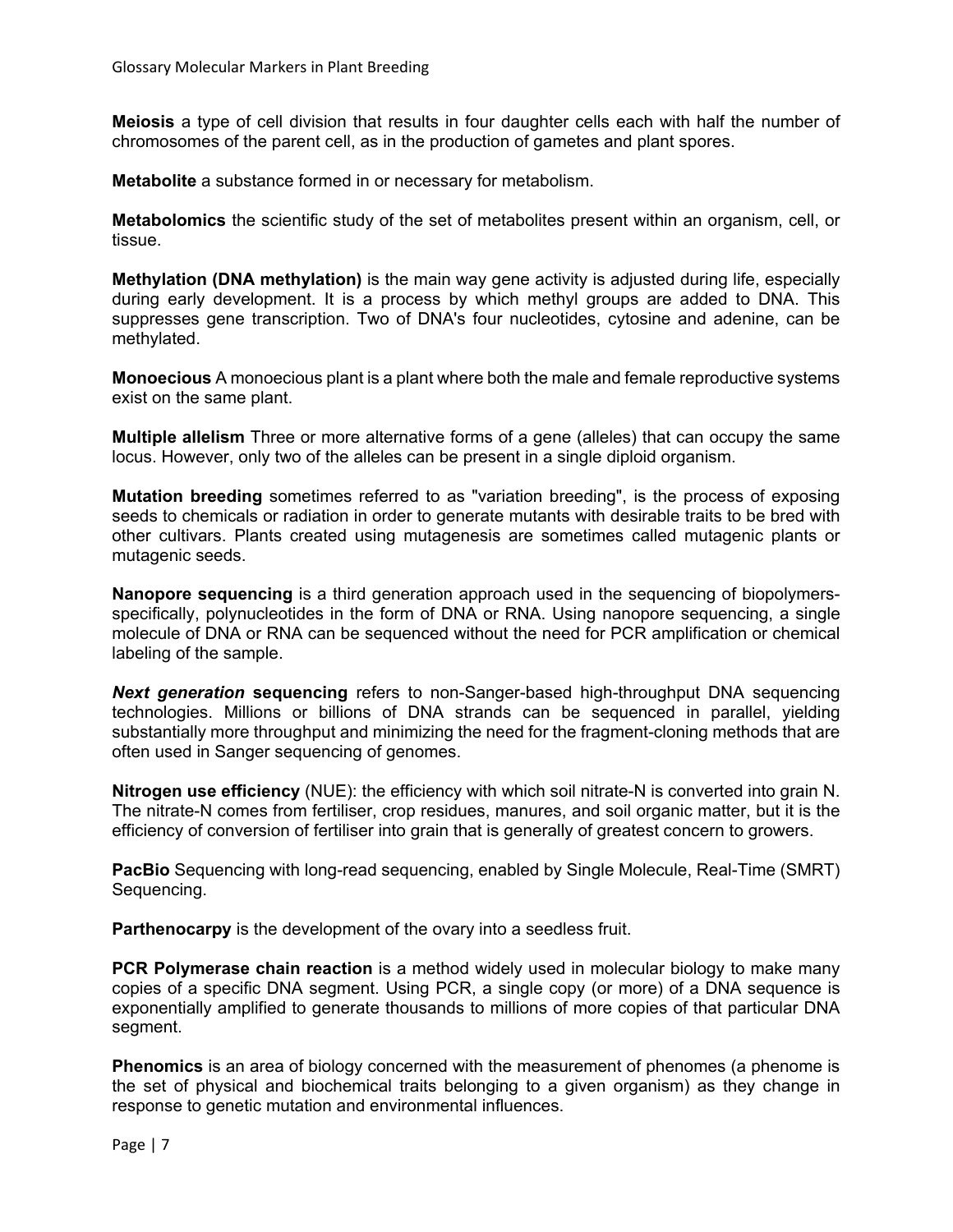**Phenotyping** The observable physical or biochemical characteristics of an organism, as determined by both genetic makeup and environmental influences.

**Physical distance** A process called recombination or 'crossing over'. Physical mapping looks at the physical distance between known DNA sequences (including genes) by working out the number of base pairs (A-T, C-G) between them.

**Polygenic** A trait that is controlled by a group of nonallelic genes (called polygene) Supplement. Polygenic traits are controlled by two or more than two genes (usually by many different genes) at different loci on different chromosomes. These genes are described as polygenes.

**Polymorphic** A gene is said to be polymorphic if more than one allele occupies that gene's locus within a population. A polymorphic variant of a gene can lead to the abnormal expression or to the production of an abnormal form of the protein; this abnormality may cause or be associated with disease.

**Polyploids** A cell or an organism having a genome with multiple (more than two) sets of homologous chromosomes. Having multiple (more than two) sets of homologous chromosomes that make up the genome of a cell or an organism.

**Positional sterility** means that pollen are produced but not released.

**Protandry.** The condition of [flowers](https://en.wiktionary.org/wiki/flower) whose male parts mature before the female ones.

**Proteomics** branch of biotechnology concerned with applying the techniques of molecular biology, biochemistry, and genetics to analyzing the structure, function, and interactions of the proteins produced by the genes of a particular cell, tissue, or organism, with organizing the information in databases.

**Protogyny** The condition of flowers whose female parts mature before the male ones.

**Quantitative Trait Locus (Loci)** is a region of DNA which is associated with a particular phenotypic trait, which varies in degree and which can be attributed to polygenic effects, i.e., the product of two or more genes, and their environment. ... Moreover, a single phenotypic trait is usually determined by many genes.

**Recombinant Inbred Lines (RILs)** recombinant inbred line (RIL) population is developed using single seed descent from the  $F_2$  generation. The result is a set of homogeneous, [homozygous](http://www.extension.org/article/32515#Hom) lines for which large amounts of seed can be produced for replicated trials. This type of population is often useful for mapping [QTLs.](http://www.extension.org/article/32515#QTL)

**Recurrent parent** Backcross breeding enables breeders to transfer a desired trait such as a transgene from one variety (donor parent, DP) into the favored genetic background of another (recurrent parent, RP). If the trait of interest is produced by a dominant gene, this process involves four rounds of backcrossing within seven seasons.

**Resequencing** The [sequencing](https://en.wiktionary.org/wiki/sequencing) of part of an individual's [genome](https://en.wiktionary.org/wiki/genome) in order to detect sequence differences between the individual and the reference genome of the species.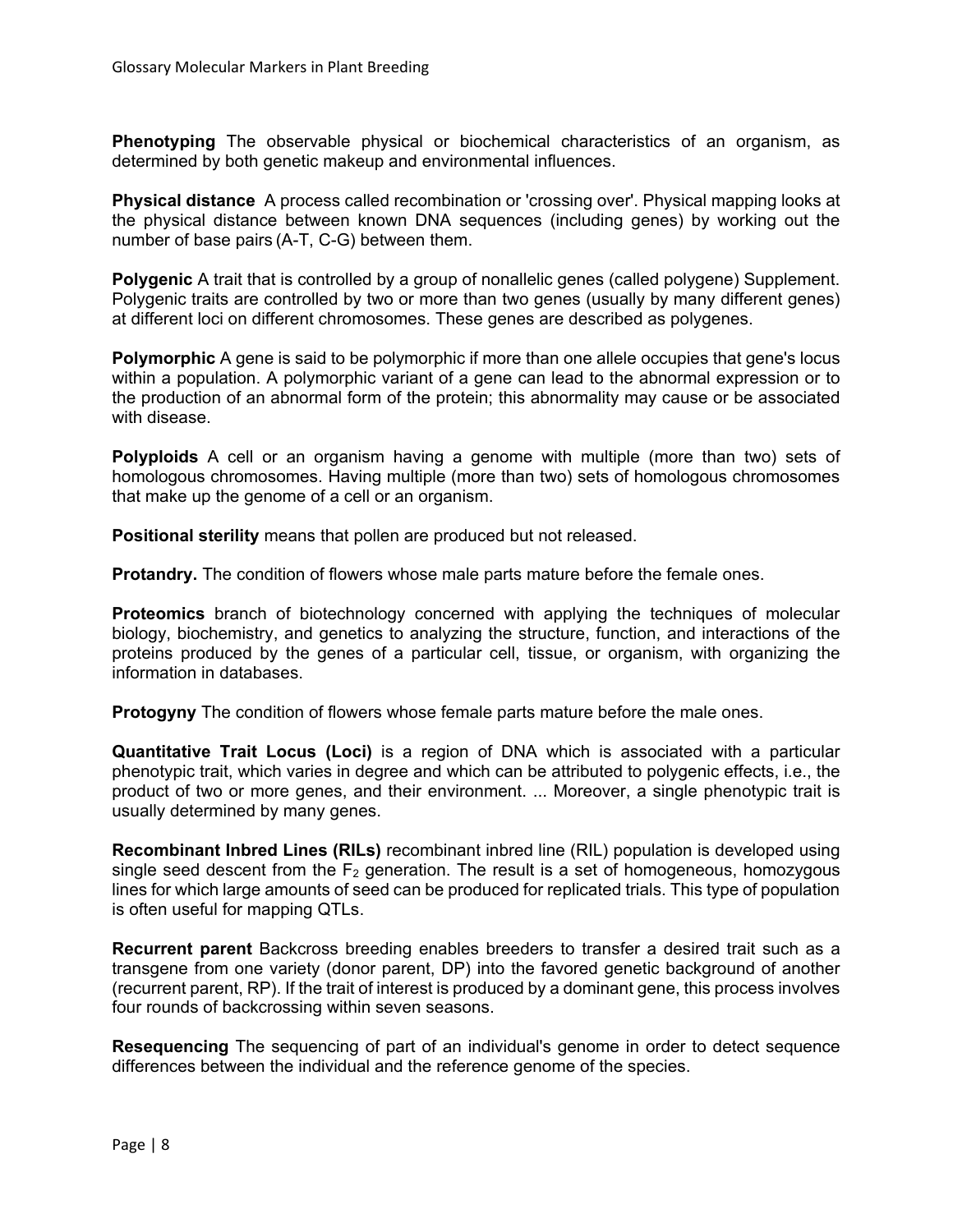**Restriction sites**, or restriction recognition sites, are locations on a DNA molecule containing specific (4-8 base pairs in length) sequences of nucleotides, which are recognized by restriction enzymes.

**Resistance genes (***R* **genes)** are genes in plant genomes that convey plant disease resistance against pathogens by producing R proteins.

**RIL** A recombinant inbred line population is developed using single seed descent from the  $F_2$ generation. The result is a set of homogeneous, homozygous lines for which large amounts of seed can be produced for replicated trials.

**RNA-Seq** (**RNA sequencing**), also called whole transcriptome shotgun sequencing, uses nextgeneration sequencing (NGS) to reveal the presence and quantity of RNA in a biological sample at a given moment.

- *S. arcanum wild tomato species*
- *S. chacoense wild potato species*
- *S. pimpinellifolium wild tomato species*

**Scaffolds** are portions of the genome sequence reconstructed from end-sequenced wholegenome shotgun clones. Scaffolds are composed of contigs and gaps. A contig is a contiguous length of genomic sequence in which the order of bases is known to a high confidence level.

**Self-pollination** the pollination of a flower by pollen from the same flower or from another flower on the same plant.

**Self-incompatibility** (**SI**) is a general name for several genetic mechanisms in angiosperms, which prevent self-fertilization and thus encourage outcross and allogamy. It should not be confused with genetically controlled physical or temporal mechanisms that prevent selfpollination, such as heterostyly and sequential hermaphroditism (dichogamy).

**SeqSNP** is a targeted genotyping by sequencing service.

**Sequence reads** give the length of a certain fragment.

**Sequence-specific nuclease (SSN)** A nuclease (also archaically known as nucleodepolymerase or polynucleotidase) is an enzyme capable of cleaving the phosphodiester bonds between monomers of nucleic acids. Nucleases variously effect single and double stranded breaks in their target molecules.

**SgRNA** Short-Guide RNAs (sgRNA) are designed to combine crRNA (CRISPR RNA) and tracrRNA (trans-activating CRISPR RNA) into a longer RNA strand.

**Simple Sequence Repeat (SSR)** A microsatellite or SSR is a tract of repetitive DNA in which certain DNA motifs (ranging in length from 1–6 or more base pairs) are repeated, typically 5–50 times. Microsatellites occur at thousands of locations within an organism's genome. They have a higher mutation rate than other areas of DNA leading to high genetic diversity. Microsatellites are often referred to as short tandem repeats (STRs) by forensic geneticists and in genetic genealogy, or as simple sequence repeats (SSRs) by plant geneticists.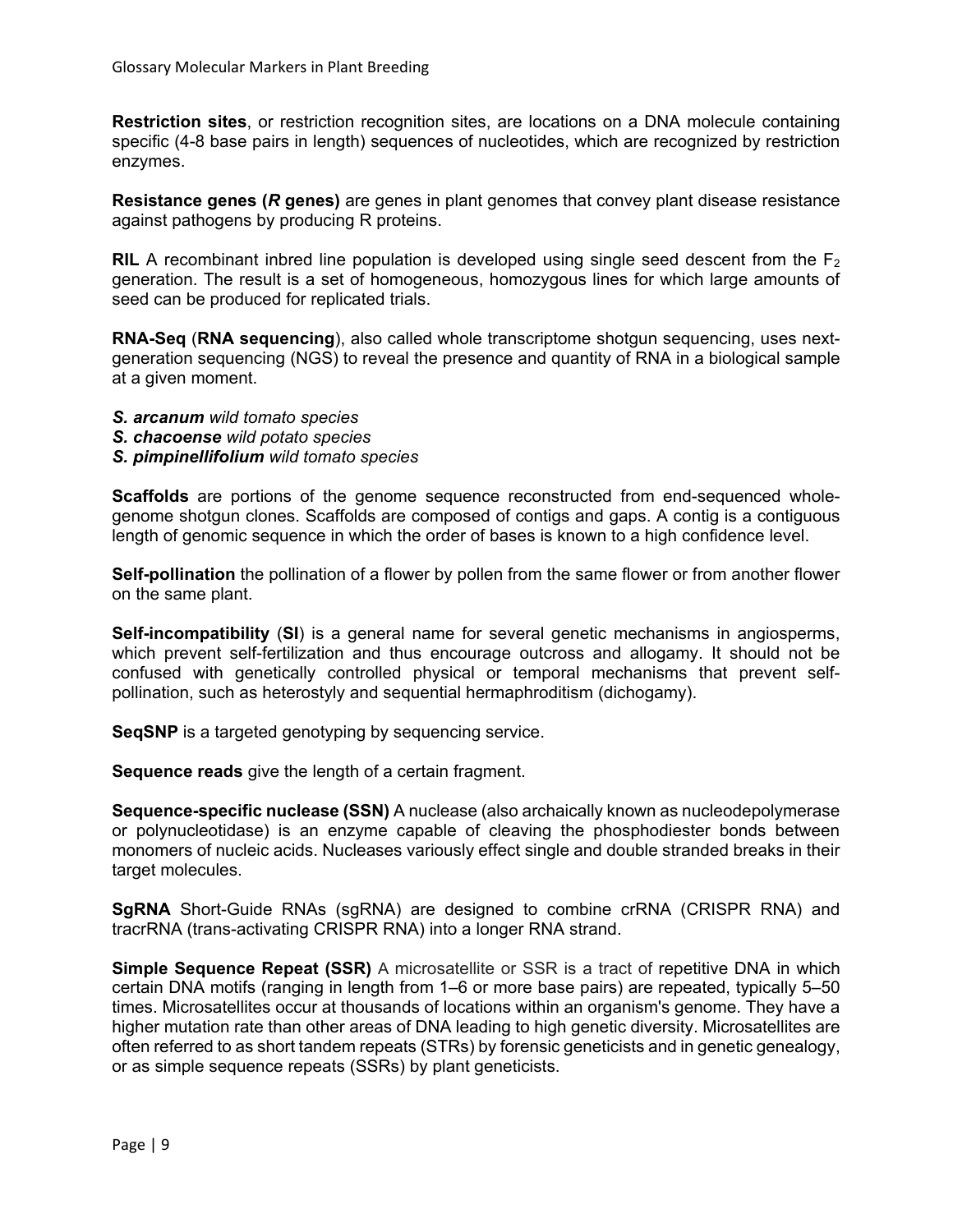**SNP genotyping** is the measurement of genetic variations of single nucleotide polymorphisms (SNPs) between members of a species.

**SOLiD sequencing,** (Sequencing by Oligonucleotide Ligation and Detection) is a next-generation DNA sequencing technology developed by Life Technologies and has been commercially available since 2006. This next generation technology generates hundreds of millions to billions of small sequence reads at one time.

**RNAses** Ribonuclease (commonly abbreviated RNase) is a type of nuclease that catalyzes the degradation of RNA into smaller components.

**Susceptibility genes** are host genes needed for functioning of the pathogene. Mutations in susceptibility genes influence the resistance level of the plant.

**Synthetic biology** is an interdisciplinary branch of biology and engineering. The subject combines disciplines from within these domains, such as biotechnology, genetic engineering, molecular biology, molecular engineering, systems biology, membrane science, biophysics, chemical and biological engineering, electrical and computer engineering, control engineering and evolutionary biology. Synthetic biology applies these disciplines to build artificial biological systems for research, engineering and medical applications.

**Systems biology** is the computational and mathematical modeling of complex biological systems. It is a biology-based interdisciplinary field of study that focuses on complex interactions within biological systems, using a holistic approach (holism instead of the more traditional reductionism) to biological research.

**TAqMan** probes are hydrolysis probes that are designed to increase the specificity of quantitative PCR.

**Taxonomic studies** is the science of defining and naming groups of biological organisms on the basis of shared characteristics.

**Tillering** A **tiller** is a stem produced by grass plants, and refers to all shoots that grow after the initial parent shoot grows from a seed. Tillers are segmented, each segment possessing its own two-part leaf. They are involved in vegetative propagation and, in some cases, also seed production.

**Tobacco Rattle Virus (TRV)** The virus causes the plant disease tobacco rattle in many plants, including many ornamental flowers including *Narcissus*. It causes the disease corky ringspot in potatoes. The disease manifests in various ways, and signs can include brown rings and arcs on the surface of a potato, and discolored spots on the interior.

**Training population**s are formed that is composed of plant lines covering all of the important material in the breeding program in question. The training population is then genotyped and phenotyped for all traits of interest to the breeding program.

**Transcriptomics** Study of all RNA molecules in one cell or a population of cells.

**Turgor** is the state of turgidity and resulting rigidity of cells or tissues, typically due to the absorption of fluid.